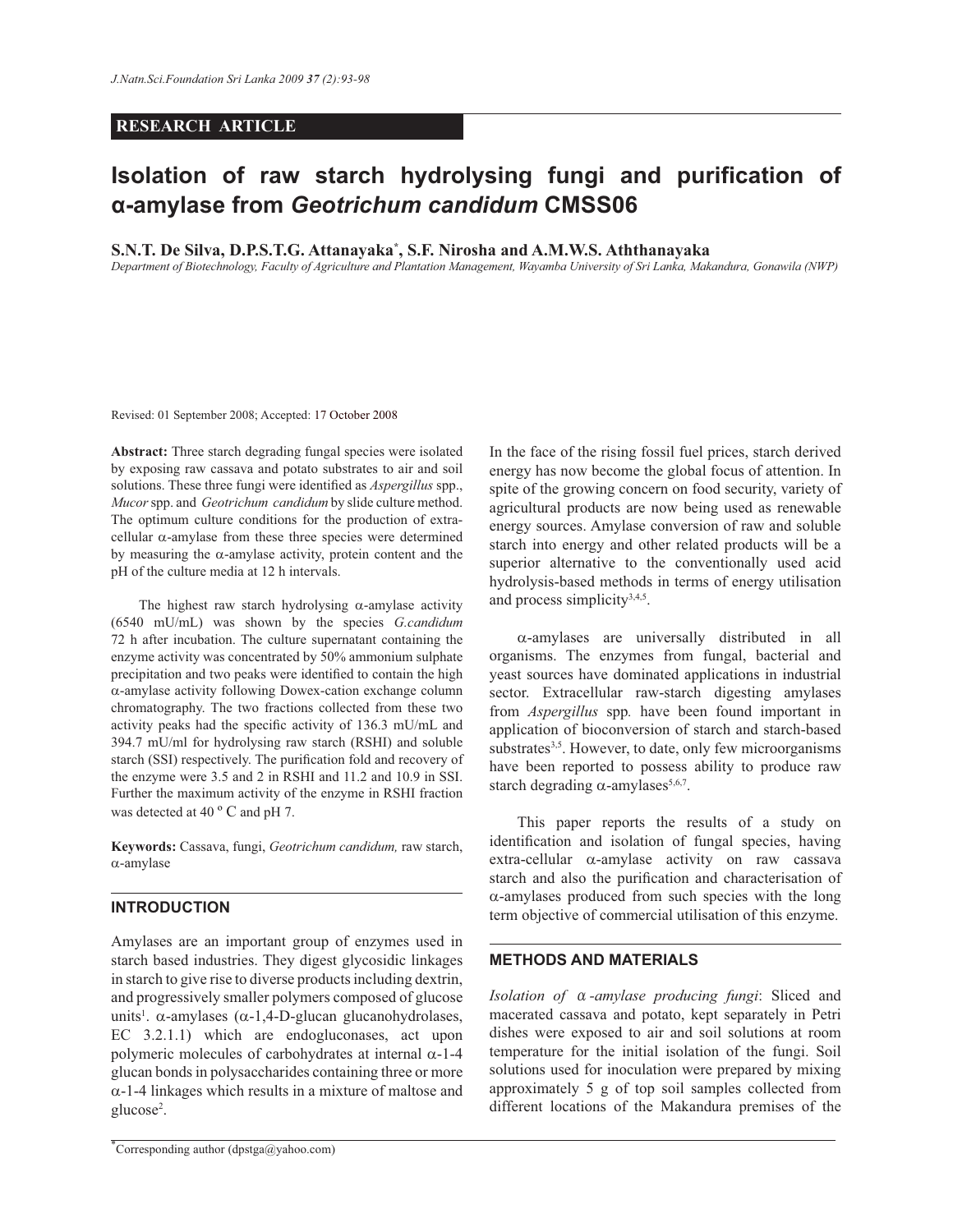Wayamba University of Sri Lanka with 100 mL of distilled water. After the sedimentation of the large particles, 5 drops of the soil suspension were applied to the sliced material. For the macerated material, 1 mL of the soil suspension was applied. The isolation of amylolytic fungi grown on raw cassava and potato were done by selectively transferring the fungal colonies to the Potato Dextrose Agar (PDA) medium until pure cultures of the fungi were obtained. Two day old fungal colonies with different morphological characters were identified by examining their sporulating structures under the microscope by slide culture technique<sup>7</sup>. Purified cultures were identified to the species level at the Department of Botany, University of Kelaniya and the National Plant Quarantine Centre, Department of Agriculture. Pure cultures were maintained by sub-culturing monthly, on PDA slants.

α*-amylase assay*: α-amylase activity on raw starch and soluble starch was assayed by the method described by Henry *et al* <sup>8</sup>. Raw starch flour was prepared from cassava in the laboratory following the method described by Jansz et al<sup>9</sup>. Soluble potato starch and raw cassava starch in 0.1M phosphate buffer ( pH 7) were used as substrates for enzyme assay. One unit of amylase was defined as the amount of enzyme, which liberates 1 mg of reducing sugar per min under the assay conditions.

*Preparation of glucose standard curve*: Standard glucose curve was plotted using working glucose concentrations of 1 mg/mL, 2 mg/mL, 3 mg/mL, 4 mg/mL and 5 mg/mL $^{8}$ . Amount of reducing sugar liberated by the enzyme was determined with respect to the concentration of standard glucose.

*Assay of protein*: Protein content was determined by measuring the absorbance at 280 nm as compared to a standard curve prepared using Bovine Serum Albumin (BSA) protein dilution series.

*Optimizing culture conditions for* α*-amylase secretion*: Eight cultures from each of the isolated fungi species were grown in Erlenmeyer flasks containing 50 mL sterilized fermentation medium (1.5% soluble starch, 0.2% yeast extract, 0.01%  ${\rm MgSO}_4$ , 0.01% CaCl<sub>2</sub>, 0.26%  $KH<sub>2</sub>PO<sub>4</sub>$ , pH 4.0) at 32°C in a rotary shaker at 100 rpm for 96 h. The  $\alpha$ -amylase activity, pH and the protein content of the culture supernatant of each of the fungal species were measured by sampling a single culture from each of the fungal species at 12 h intervals. Uninoculated cultures incubated at the same conditions were used as the reagent blank.

*Extraction and purification of* α*-amylase*: Fungal species giving the highest enzyme activity on raw starch were selected and grown in 250 mL fermentation medium for 72 h under the same conditions given above. The supernatant was collected and the protein content, total α-amylase activity on both raw and soluble starch were assayed. The proteins in the supernatant were concentrated by 50%  $(NH_4)_2SO_4$  saturation and the redissolved precipitate after dialysis was assayed for the enzyme activity and protein content.

*Ion-exchange chromatography*: The enzyme was further purified by cation exchange chromatography using Dowex basic cation exchange matrix. The  $(NH_4)_2SO_4$ fractionated samples were applied to the column at the rate of 1 mL/min. The column was eluted with 20 mL of phosphate buffer (pH 7) with increasing ionic strength (0.05M, 0.06M, 0.08M, 0.1M, 0.12M, 0.14M, 0.16M, 0.18M, 0.2M and  $0.2M + 15%$  NaCl). Two milliliter fractions were collected manually. For each fraction the absorbance at 280 nm and α-amylase activity on both raw and soluble starch were determined. The fractions giving higher enzyme activity peaks were pooled and the protein content and total  $\alpha$ -amylase activity on both raw and soluble starch were measured.

*End-product analysis*: Fifty milliliters of the culture medium (1.5% soluble starch, 0.2% yeast extract, 0.01%  $MgSO_4$ , 0.01% CaCl<sub>2</sub>, 0.26% KH<sub>2</sub>PO<sub>4</sub>, pH 4.0) was inoculated with *G. candidum* and incubated at 32 º C in a rotary shaker at 100 rpm for 72 h. Iodine test was done to confirm the presence or absence of starch by taking 1 ml samples at 12 h intervals.

### **RESULTS**

### **Identification of fungal species**

Three fungal species with different morphological characters were isolated from the culture media exposed to air and soil suspension. They were designated as PSA06 (Potato Sliced Air exposed, Figure 1a), PMSS06 (Potato Macerated Soil Solution exposed, Figure 1b) and CMSS06 (Cassava Macerated Soil Solution exposed, Figure 1c).

 Under light microscope, PSA06 and PMSS06 had filamentous, branched and septate hyphae and long delicate sporangiophores. Based on the sporulating structure and colour of the spores of these two species, PSA06 was identified as *Mucor* spp. and PMSS06 as *Aspergillus* spp. (Figures 2a & 2b). Species CMSS06 under light microscope clearly showed conidia (arthrospores) with variable width, length and cell wall structure. Slightly convex arthrospores round off to form chain of globes to sub-globes could be observed.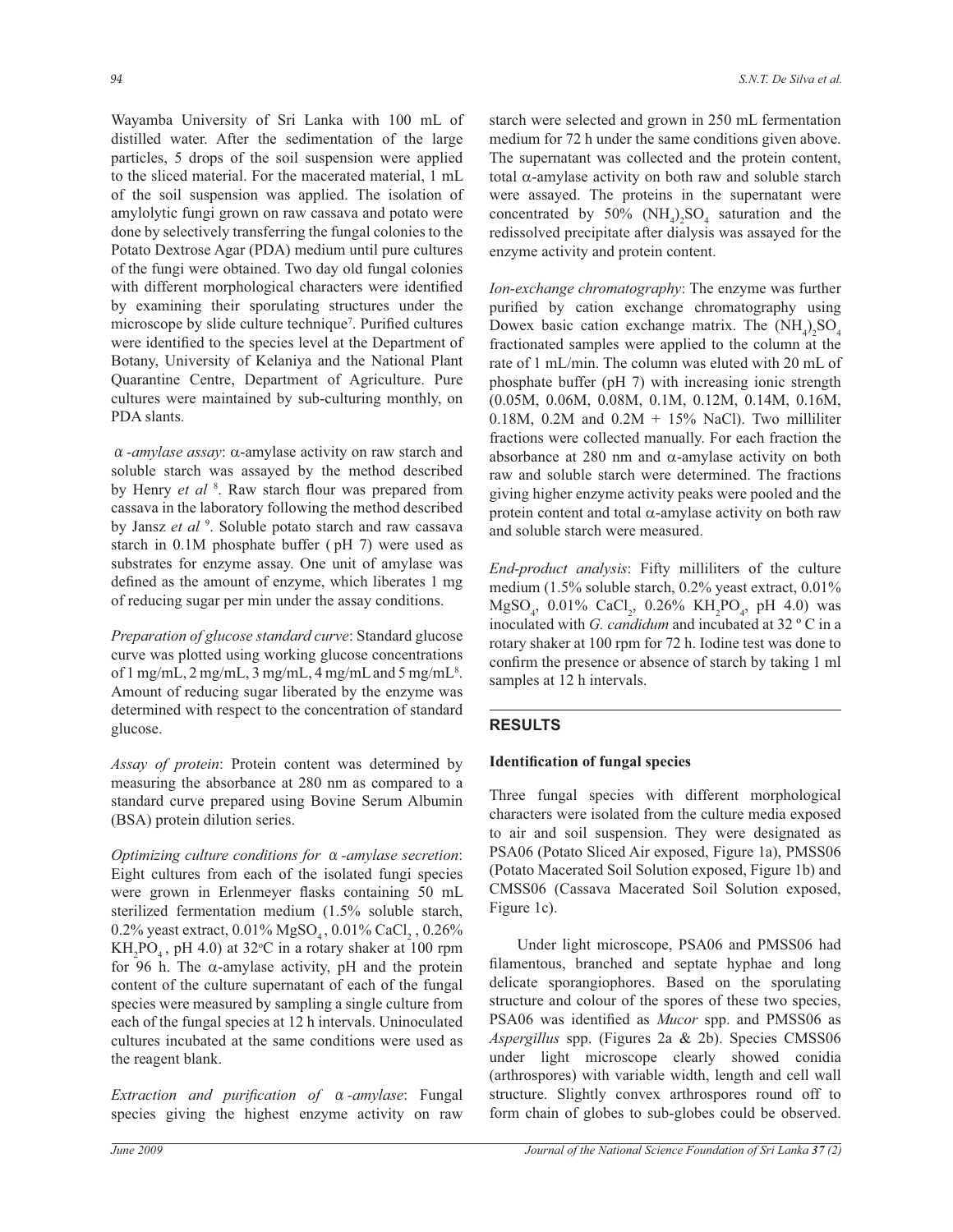

**Figure 1:** Morphological characters of isolated fungal colonies PSA06 (1a), PMSS06 (1b) and CMSS 06 (1c)



**Figure 2:** Structural features of isolated fungal species PSA06 (2a), PMSS06 (2b) and CMSS06 (2c) under light microscope (magnification 10 x 40)

Colonies were white and yeast-like but later produced white cottony aerial mycelium. Based on the structure and colour of the spores this fungal species CMSS06 was identified as *G. candidum* (Figure 2c).

# **Optimum culture conditions for extracellular α-amylase production**

The culture supernatant of *Mucor* spp. showed maximum activity of 5232.6 mU/mL and 3853.4 mU/mL for raw and soluble starch respectively at 84 h incubation period. However, the protein content at 84 h is comparatively low indicating the recovery of protein will be poor at this stage. pH of the culture supernatant dropped from 4.0 to 3.04 (Figure 3).

 The culture supernatant of *Aspergillus* spp*.* showed maximum activity of 1233.5 mU/mL for raw starch at 96 h and 1116.6 mU/mL for soluble starch after 84 h. pH of the medium dropped from 4 to 3.89 during the incubation period (Figure 4).

 *G. candidum* CMSS06 showed maximum activity of 6540 mU/mL for raw starch at 72 h incubation period. The activity of the culture supernatant for soluble starch at this stage was 5094.7 mU/mL. The protein content was comparatively high at this stage according to the absorbance values observed at 280 nm. pH of the culture supernatant has dropped from 4.0 to 3.46 (Figure 5).

# **α-amylase activity on culture supernatant**

Based on the results, 72 h old culture supernatant of *G. candidum* CMSS06 which gave the highest raw starch hydrolysing activity was selected for purification of α-amylase.

 $\alpha$ -amylase activity of culture supernatant at 72 h was 89 mU/mL and 82 mU/mL for raw and soluble starch respectively. Total volume used for extraction was 150 mL. Therefore, the total  $\alpha$ -amylase activity in the culture volume was 13350 mU/mL for raw starch and 12300 mU/mL for soluble starch. The total protein content was 351 mg.

### **Ammonium Sulphate fractionation**

Earlier studies conducted on  $(NH_4)_2SO_4$  fractionation of α-amylase indicated that 0-50% saturated precipitate contained higher  $\alpha$ -amylase activity than 50-100% saturated precipitate<sup>10</sup>. Therefore, 72h old culture supernatant was immediately brought up to 50% saturation. This precipitate was dissolved in a minimum amount of 0.01M phosphate buffer and dialysis was done against the same buffer to remove the salts from the purified protein.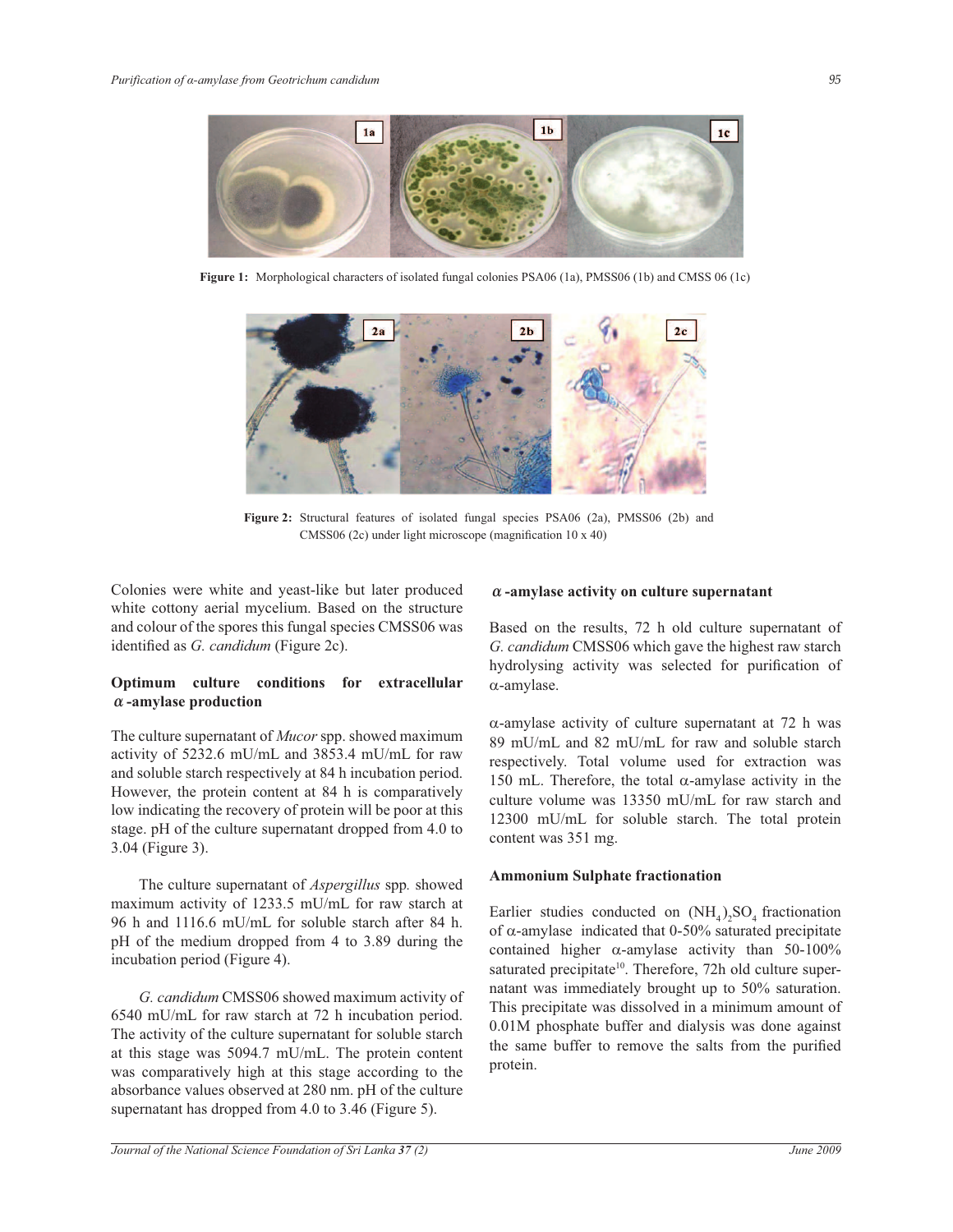

**Figure 3:** α-amylase activity, pH and protein content of the culture supernatant of *Mucor* spp.



**Figure 5:** α-amylase activity, pH and protein content of the culture supernatant of *Geotrichum* spp.



**Figure 4:** α-amylase activity, pH and protein content of the culture supernatant of *Aspergillus* spp.



**Figure 6:** α-amylase activity on raw and soluble starch and protein content of the collected fractions



h t **Figure 7:** Effect of temperature (7a) and pH (7b) on α-amylase activity from *G. candidum* CMSS06



Figure 8: End product analysis done at 12 h intervals with iodine test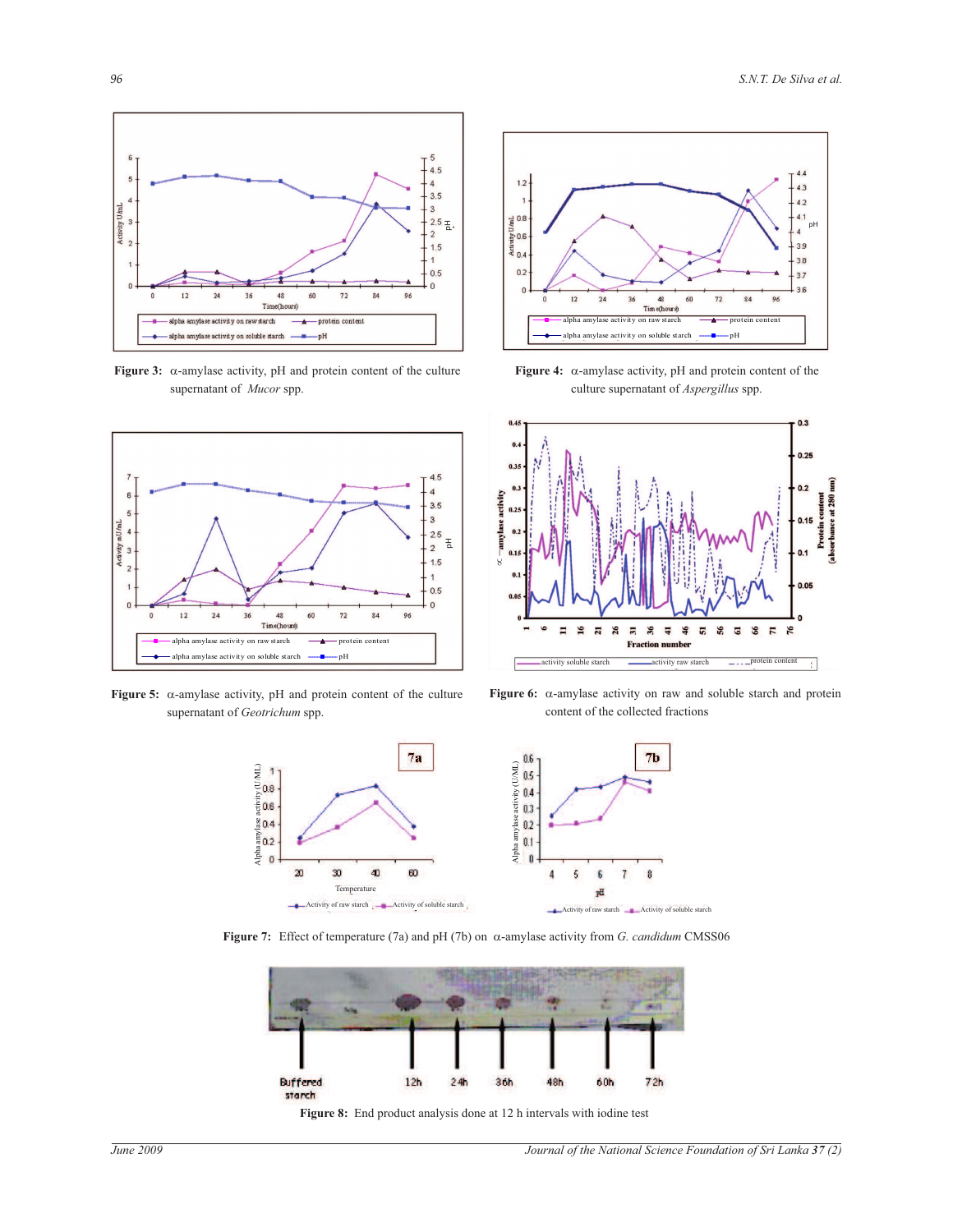| Purification<br>step                                                            | Volume<br>(ml) | Protein<br>content of<br>raw starch | Total<br>activity(mU/ml) |                              | Raw starch                      |                           | Soluble starch                  |                           | Purification fold |                   |
|---------------------------------------------------------------------------------|----------------|-------------------------------------|--------------------------|------------------------------|---------------------------------|---------------------------|---------------------------------|---------------------------|-------------------|-------------------|
|                                                                                 |                |                                     | Raw<br>starch            | Soluble<br>starch            | Specific<br>activity<br>(mU/ml) | Recovery<br>$\frac{0}{0}$ | Specific<br>activity<br>(mU/ml) | Recovery<br>$\frac{0}{0}$ | Raw<br>starch     | Soluble<br>starch |
| Culture medium                                                                  | 150            | 327                                 | 13350                    | 12300                        | 40.8                            | 100                       | 35.0                            | 100                       |                   |                   |
| $50\%(\text{NH}_4)$ , $SO_4$<br>Fractionation<br>Ion Exchange<br>Chromatography | 10             | 6.2                                 | 1200                     | 1000                         | 193.54                          | 9                         | 128.2                           | 8.1                       | 4.74              | 3.6               |
| SS <sub>1</sub>                                                                 | 4.5            | 3.42                                | ۰                        | 1350                         | $\overline{\phantom{a}}$        | $\overline{\phantom{a}}$  | 394.7                           | 10.9                      | ٠                 | 11.2              |
| RSH1                                                                            | 4.5            | 1.98                                | 270                      | $\qquad \qquad \blacksquare$ | 136.3                           | $\overline{2}$            | ۰                               | $\overline{\phantom{a}}$  | 3.34              |                   |

**Table 1:** Details of the purification steps of raw starch hydrolysing α-amylase from *G. candidum* CMSS06

Final volume obtained for  $(NH_4)_2SO_4$  fractionated, dialysed sample was 10 mL.  $\alpha$ -amylase activity of the sample was 120 mU/mL and 100 mU/mL for raw starch and soluble starch with the total activity of 1200 mU and 1000 mU respectively. Total protein content of this fraction was 7.8 mg.

### **Ion exchange chromatography**

According to the values of  $\alpha$ -amylase assay, the highest α-amylase activity for raw starch was given by the fractions from 37 to 40. These fractions were eluted by 0.08M phosphate buffer (pH 7.0). They were pooled and labelled as RSH I. The highest activity on soluble starch given by the fractions from 11 to 19 were pooled and labelled as SS I which was eluted from 0.06M phosphate buffer (pH 7.0). Most of the other proteins were eluted by 0.05M ionic strength according to the absorbance value observed at 280 nm (Figure 6).

 Total volumes of the pooled fractions were 4.5 mL. α-amylase activity of RSH I and SS I were 60 mU/mL and 300 mU/mL with the total activity at 270 mU and 1350 mU for raw and soluble starch respectively.

 Specific activity of the enzyme RSH 1 increased from 40.8 mU/mg to 136.3 mU/mg and purification fold was 3.34 (Table 1). The purified enzyme showed maximum activity at pH 7.0 and 40ºC (Figure 7).

### **End-product analaysis**

Complete disappearance of starch was observed from the medium after 72 h incubation period (Figure 8).

## **DISCUSSION**

Among the three fungal species isolated in this study, *G. candidum* CMSS06 gave the highest extracellular α-amylase activity on both potato soluble starch and raw cassava starch. This species required lesser incubation period for maximum amylase activity when compared to the other two species studied (*Mucor* spp. and *Aspergillus*  spp.). The fact that two enzyme activities specific to soluble starch and raw starch were obtained suggests the presence of two different forms of enzyme of the amylase family. This study confined only to the extracellular  $\alpha$ -amylase available in the culture supernatant. Low intracellular amylase activity in fungi species has been reported previously<sup>10</sup>.

 Different α-amylase activities were obtained in *G. candidum* CMSS06 cultures used for enzyme activity optimisation and enzyme extraction. This can be attributed to the variations in culture conditions such as initial inoculum concentrations which were not controlled in the present study.

 Raw starch hydrolysing enzyme purified in this study had the specific activity of 136.6 mU/mL, 2% recovery and 3.34 purification fold.

 The activity of the enzyme reported in this study was maximum at  $40^{\circ}$ C in agreement with earlier observations for other fungal starch digesting amylases $3,11,12$ . Most raw starch digesting amylases are known to exhibit temperature optima between  $40^{\circ}$ C and  $60^{\circ}$ C and are remarkably stable against high temperatures<sup>13</sup>. Further studies should be carried out to study the stability of the crude enzyme identified in this study in different buffers, so that the temperature optimum may be further enhanced to make use of this enzyme for industrial uses at higher temperatures.

 *G. candidum* CMSS06 after 72 h incubation with starch has shown complete disappearance of starch from the medium indicating its ability to convert starch into